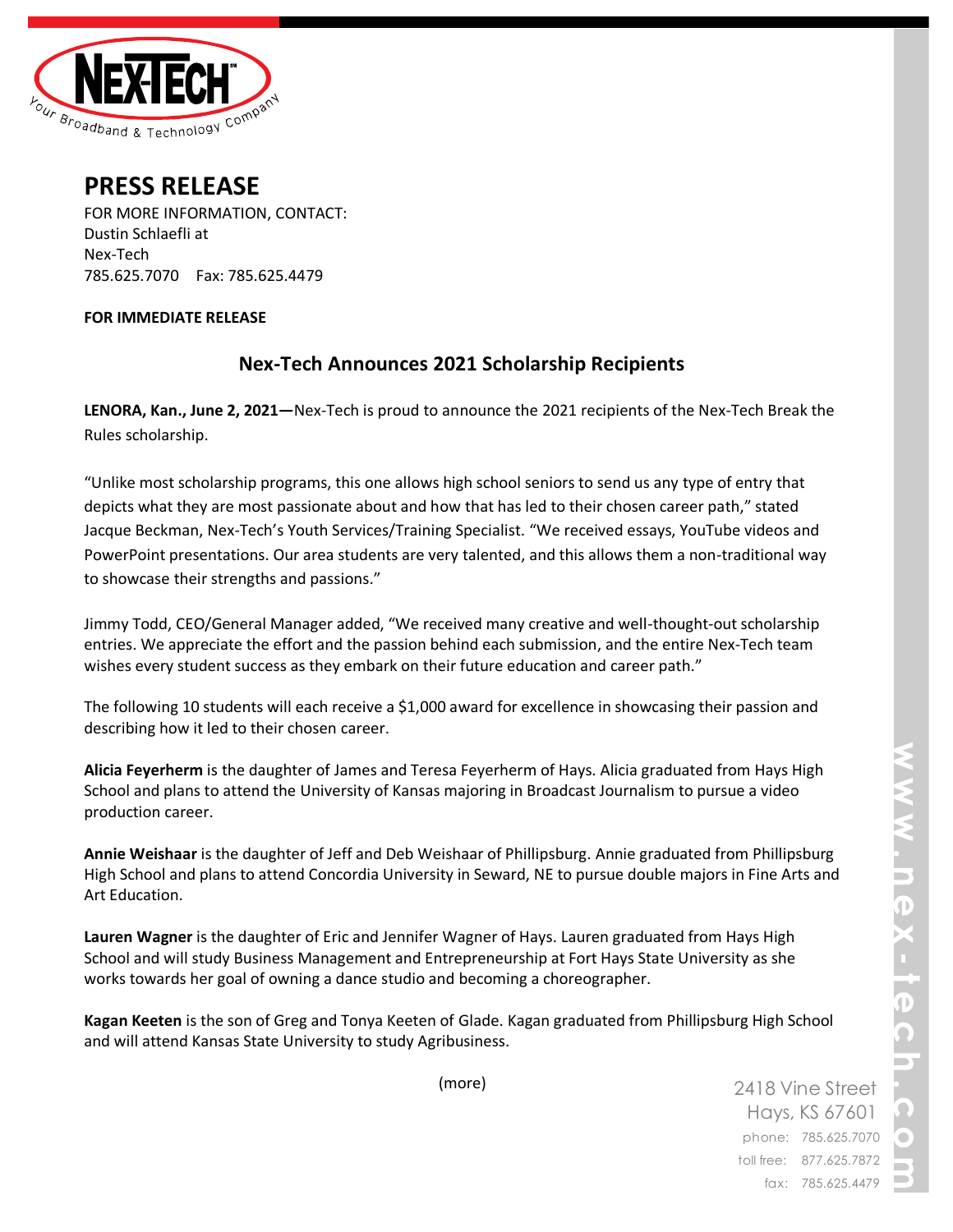

**Nicholas Schemper** is the son of Josh Schemper of Prairie View and Kelli Hueneke of Phillipsburg. Nicholas graduated from Phillipsburg High School and will attend the University of Kansas to study History and work toward earning a Masters or Doctoral degree in History.

**Kalli Pfeifer** is the daughter of Jason and Beth Pfeifer of Russell. Kalli graduated from Russell High School and plans to study Health and Human Performance with a pre-chiropractic emphasis at Fort Hays State University.

**Gavin Plante** is the son of Tim and Crystal Plante of Hill City. Gavin graduated from Hill City High School and will attend Wichita State University majoring in Media Arts with a focus in filmmaking.

**Raini Hrabe** is the daughter of Dan Hrabe and Trina Schrag, both of Kensington. Raini graduated from Thunder Ridge High School and will attend Fort Hays State University majoring in Diagnostic Medical Imaging with an ultrasound emphasis.

**Kaitlyn Nichols** is the daughter of Marc and Jessica Nichols of Russell. Kaitlyn graduated from Russell High School and plans to attend the University of Kansas majoring in Biology with a pre-medicine focus. She then hopes to further her education at the University of Kansas Medical School to study pediatric medicine.

**Claire Shippy** is the daughter of Darrell and Kay Shippy of Hays. Claire graduated from Hays High School and will attend Fort Hays State University majoring in Biology to pursue her career goal to become a dentist.

## **About Nex-Tech**

*Nex-Tech connects thousands of people and businesses through a robust broadband network with cuttingedge technology. Nex-Tech's powerful network architectures, including fiber-to-the-premise (FTTP) and fiberto-wireless (FTTW) technologies, deliver leading-edge enterprise solutions to clients nationwide including a 24x7x365 Network Operations Center (NOC), CALEA compliance, enterprise cloud services, security, managed IT and advertising solutions. Headquartered in Lenora, Kansas, Nex-Tech is 70 years into providing exceptional service to business and residential customers.*

-30-

2418 Vine Street Hays, KS 67601 phone: 785.625.7070 toll free: 877.625.7872 fax: 785.625.4479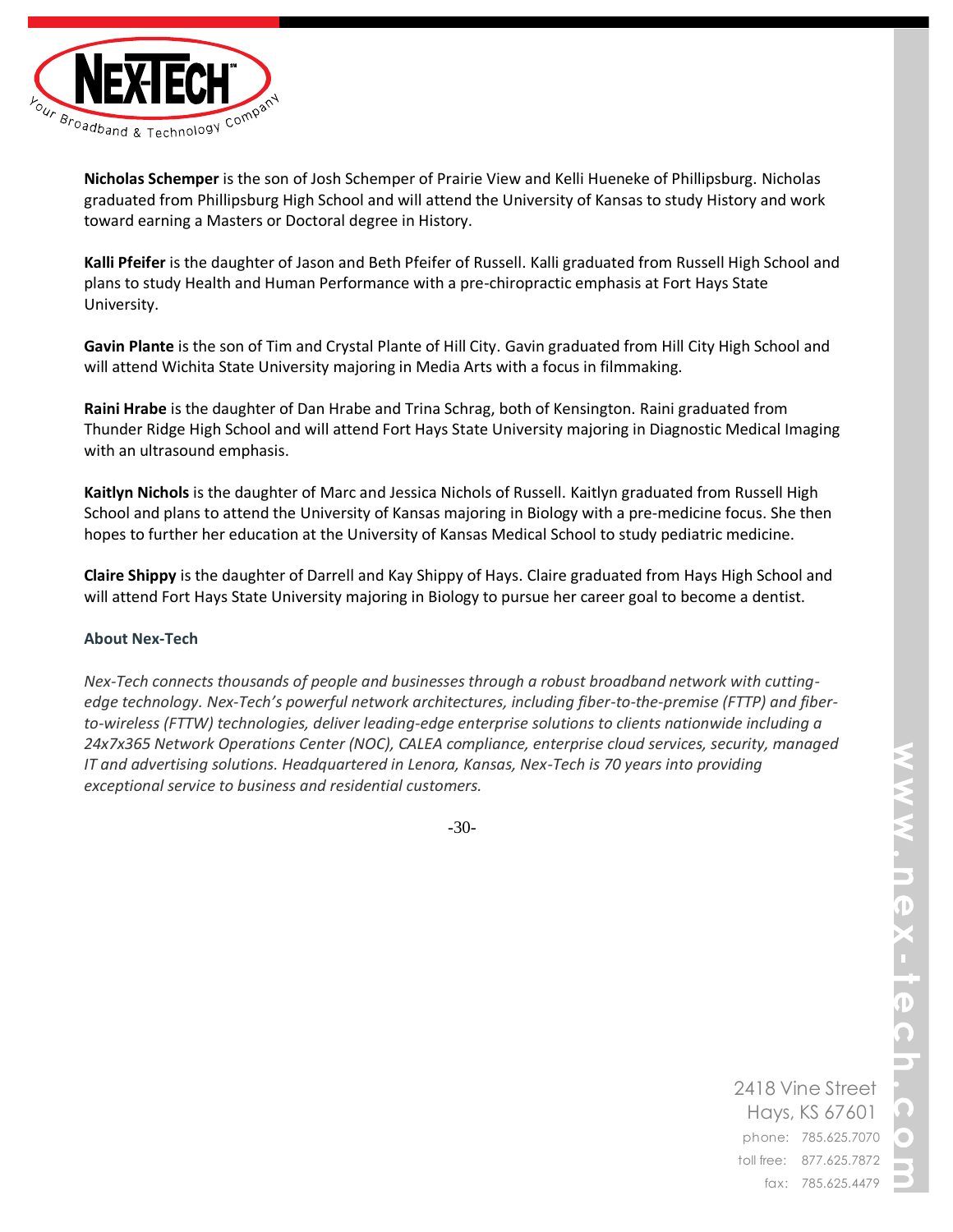



**Alicia Feyerherm** *Graduate Hays High School*

**Annie Weishaar** *Graduate Phillipsburg High School*



**Lauren Wagner** *Graduate Hays High School*

**Kagan Keeten** *Graduate Phillipsburg High School*

# $\mathcal{L}_{\mathcal{A}}$  $\overline{\mathbf{D}}$ —<br>ი<br>ი o.

2418 Vine Street Hays, KS 67601 phone: 785.625.7070 toll free: 877.625.7872 fax: 785.625.4479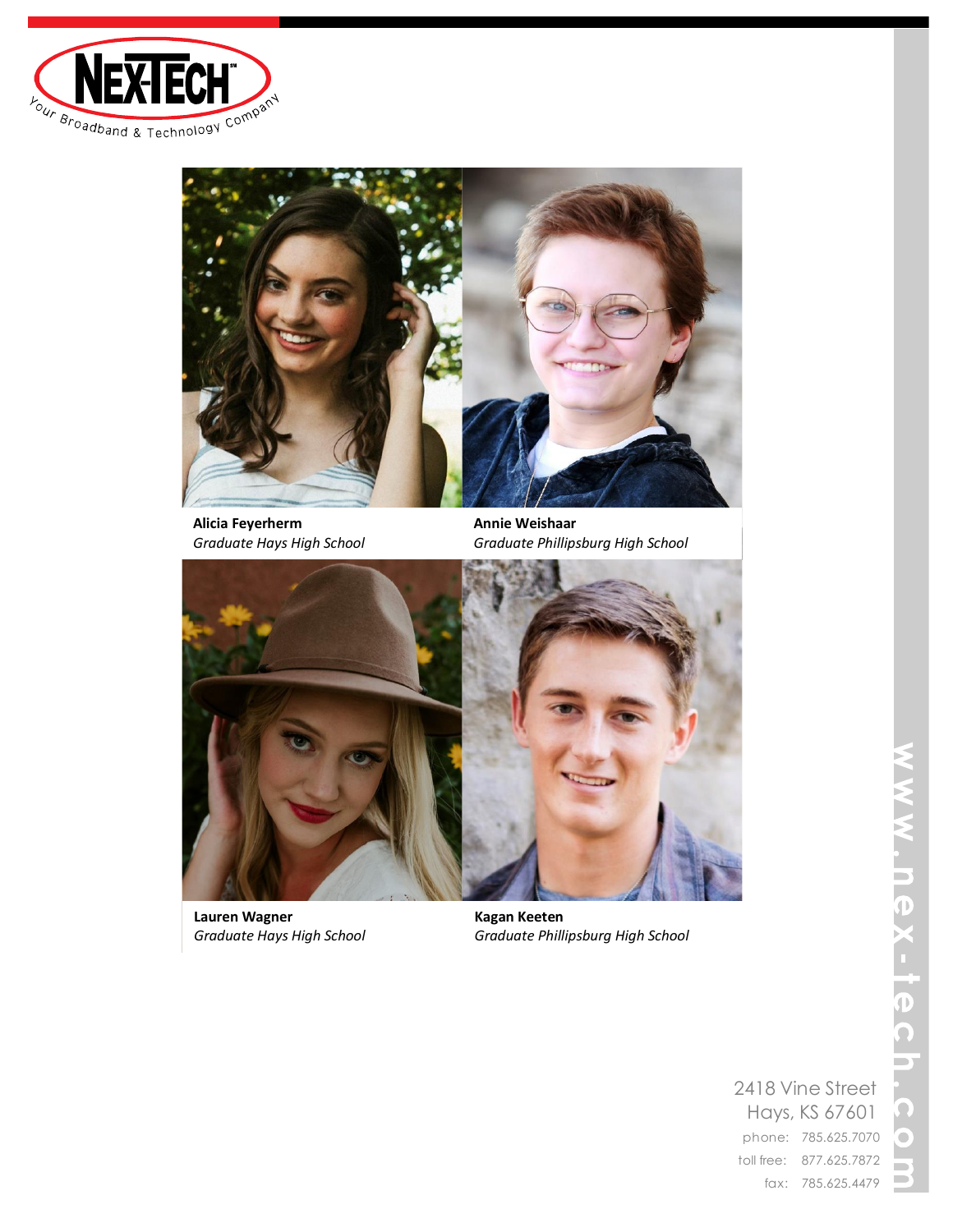



**Nicholas Schemper** *Graduate Phillipsburg High School*

Kalli Pfeifer *Graduate Russell High School*



**Gavin Plante** *Graduate Hill City High School*

**Raini Hrabe** *Graduate Thunder Ridge High School*

2418 Vine Street Hays, KS 67601 phone: 785.625.7070 toll free: 877.625.7872 fax: 785.625.4479